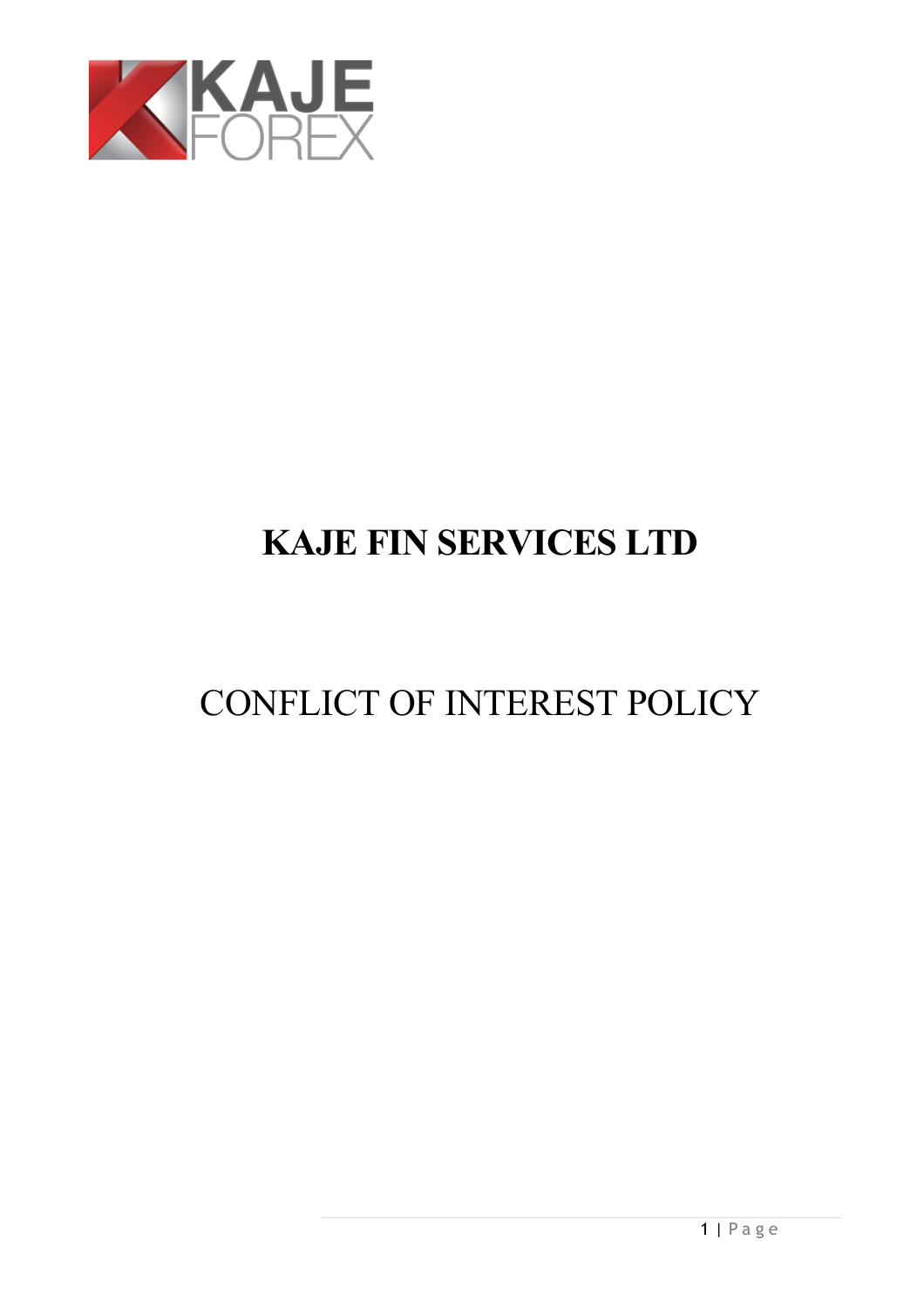

## Contents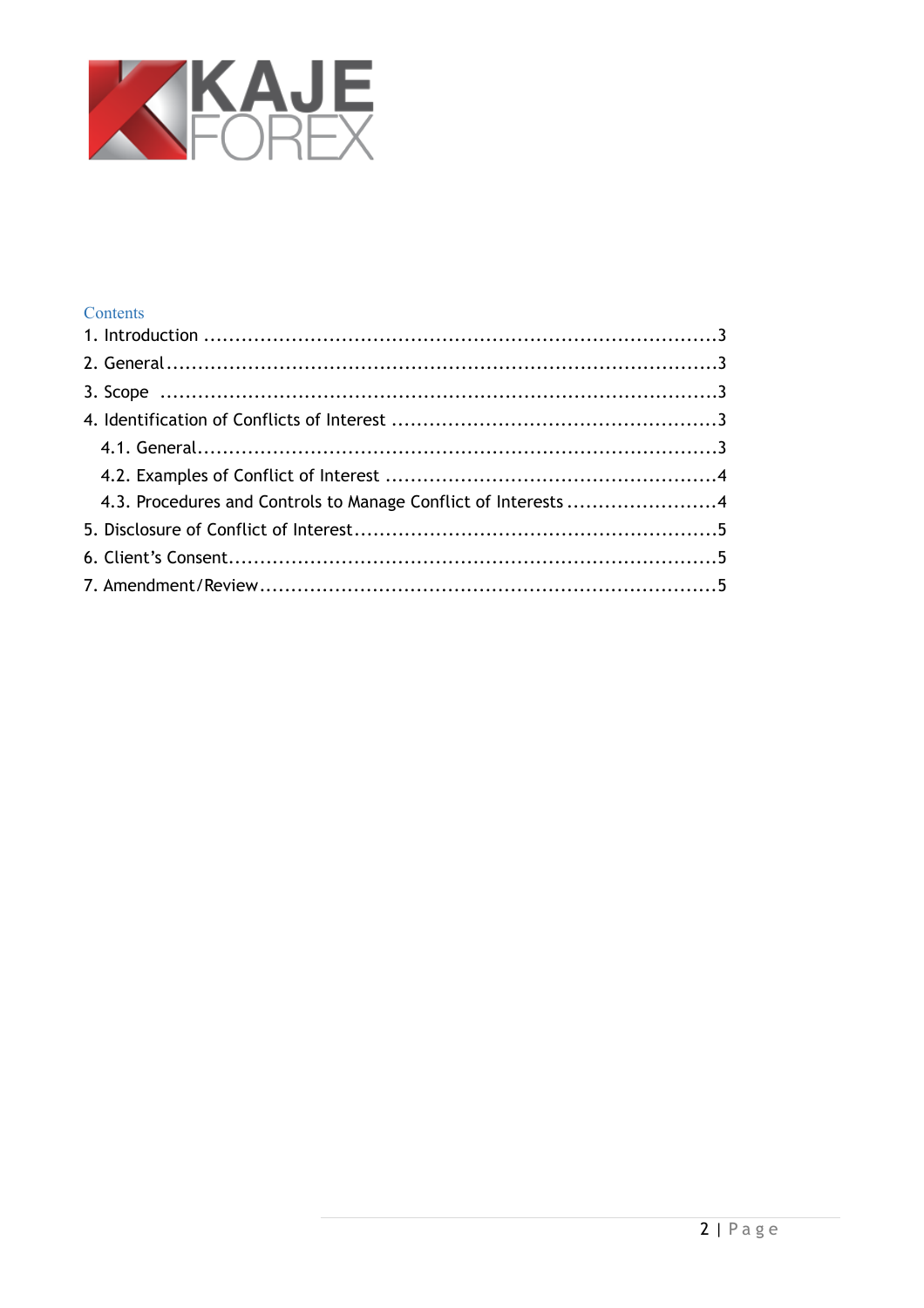

#### <span id="page-2-0"></span>**1. Introduction**

Kaje Fin Services Ltd is a company incorporated in Marshall Islands under registration no. 83226 having its registered address situated at Trust Company Complex, Ajeltake Road, Ajeltake Island, Majuro, Marshall Islands MH96960 (hereinafter, the "**Company**").

The Company is an investment firm operating as an international foreign exchange broker under the provision of the applicable law.

### <span id="page-2-1"></span>**2. General**

This summarised Conflicts of Interest Policy (hereinafter, the "**Policy**") is provided to you (our Clients or prospective Client), pursuant to which the Company is committed to take all reasonable steps to detect and avoid conflicts of interest.

The Company is committed to act honestly, fairly and professionally and in the best interests of its Clients and to comply, with the relevant applicable law and regulations when providing investment services and other ancillary services related to such investment services.

The purpose of this document is to set out the Company's approach in identifying and managing conflicts of interest which may arise during the course of its normal business activities. In addition, this document identifies circumstances which may give rise to a conflict of interest.

#### <span id="page-2-2"></span>**3. Scope**

The Policy applies to all of the Company's directors, personnel, any persons directly or indirectly linked to the Company (hereinafter, "**Related Persons**") and shall refer to the provision of all investment and ancillary services to all Clients. .

The Company shall take all necessary measures to identify, manage, prevent and/or disclose any conflict of interest within its organization, with its Clients and between its Clients, to prevent conflicts of interest from adversely affecting the Clients' interests.

The Company shall regularly define measure and manage any possible risks of a conflict of interest in connection with its investment services. The Board of Directors and the Compliance Officer shall perform this function in cooperation with the employees and head officers of each of the Company's various departments.

#### <span id="page-2-3"></span>**4. Identification of Conflicts of Interest**

#### <span id="page-2-4"></span>**4.1. General**

When the Company deals with the Client, the Company, an associate or some other person connected with the Company may have an interest, relationship or arrangement that is material in relation to the Transaction concerned or that it conflicts with the Client's interest.

The existence of the following circumstances during the performance of a service provision function shall be assessed, when defining actions that may entail a conflict of interest:

- a. The Company or a relevant person has a financial gain or is likely to make a financial gain or avoid a financial loss on account of a Client;
- b. The Company or a relevant person has an interest in the outcome of a service provided to the Client or of a transaction carried out on behalf of the Client, which is distinct from the Client's outcome in that outcome;
- c. The Company or a relevant person has a financial or other incentive to favour the interests of one Client over the interests of another Client;
- d. The Company or a or relevant person has business interests or is involved in the same area of business as the Client;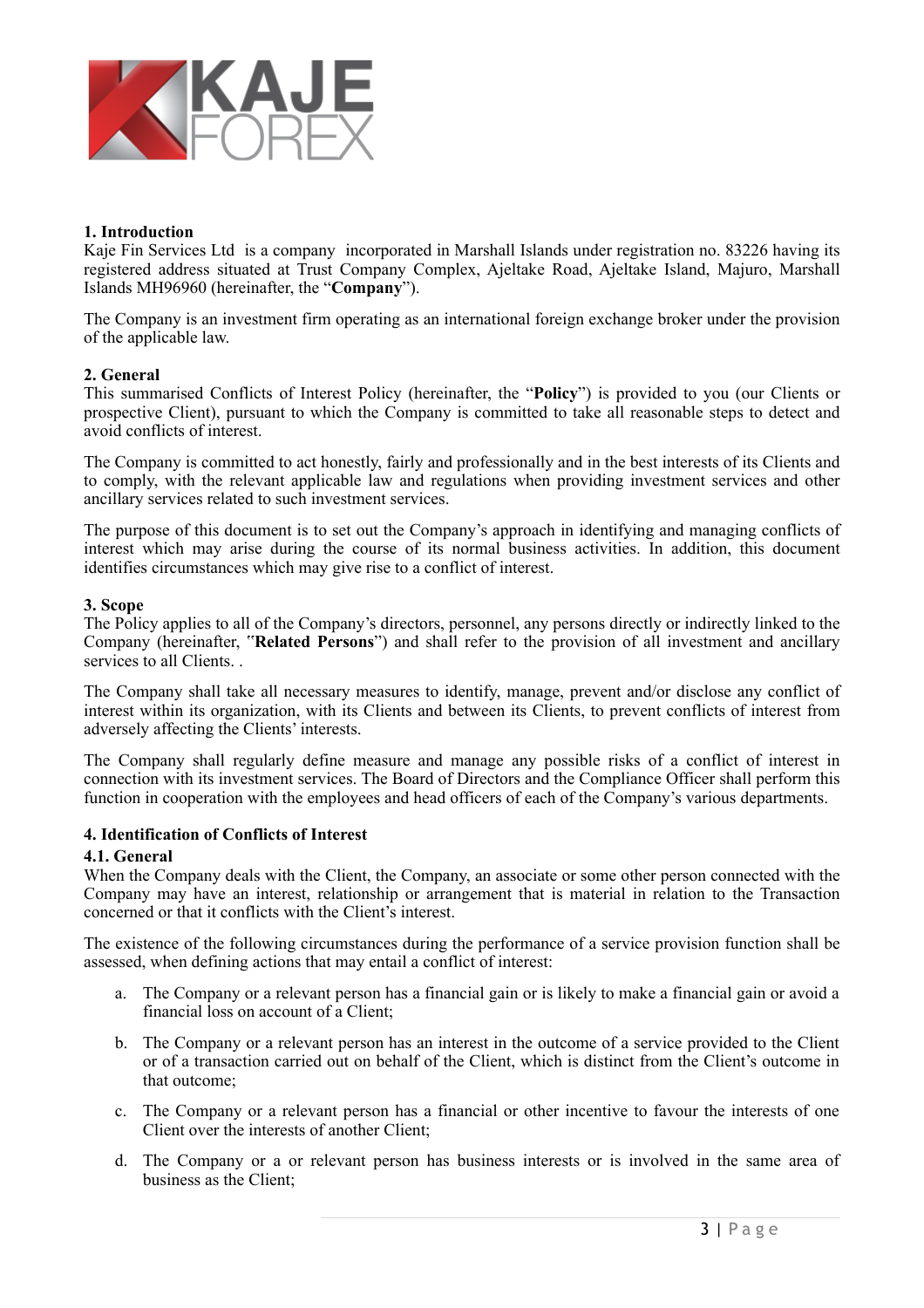

e. The Company or a or relevant person receives, in connection to the service provided to a Client, inducements from a third party which are not part of the standard commission or fee for that service.

#### <span id="page-3-0"></span>**4.2. Examples of Conflict of Interest**

While it is not feasible to define precisely or create an exhaustive list of all relevant conflicts of interest that may arise, as per the current nature, scale and complexity of the Company's business, the following list includes circumstances which constitute or may give rise to a conflict of interest entailing a material risk of damage to the interests of one or more Clients, as a result of providing investment services:

- a. The Company may be matching the Client's order with that of another Client by acting on such other Client's behalf as well as on the Client's behalf;
- b. The Company may receive or pay inducements to or from third parties due to the referral of new Clients or Client's trading;
- c. the Company may be advising and providing other services to associates or other Clients of the Company who may have interests in Financial Instruments or investments or Underlying Assets, which are in conflict or in competition with the Client's interests;
- d. the Company, its employees and related legal persons may have, establish, change or cease to have positions in securities, foreign exchange, CFDs or other Financial Instruments covered by an investment recommendation or advice;
- e. the Company may have an interest in maximizing trading volumes in order to increase its commission revenue, which is inconsistent with the Client's personal objective of minimizing transaction costs;
- f. the Company's bonus scheme may award its employees based on the trading volume etc.;
- g. the Company or a Related person has an interest in the outcome of a service provided to the Client or of a transaction carried out on behalf of the Client, which is distinct from the Client's interest in that outcome;
- h. the Company or a Related person has a financial or other incentive to favour the interest of another Client or group of Clients over the interests of the Client;

#### <span id="page-3-1"></span>**4.3. Procedures and Controls to Manage Conflict of Interests**

In general, the procedures and controls that the Company follows to manage the identified conflicts of interest include the following measures (list is not exhaustive):

- a. The Company undertakes ongoing monitoring of business activities to ensure that internal controls are appropriate;
- b. Effective procedures to prevent or control the exchange of information between Related Persons engaged in activities involving a risk of a conflict of interest where the exchange of that information may harm the interest of one or more Clients;
- c. The Company maintains an Independent Compliance Department to monitor and report any possible conflict of interest situations to the Board of Directors;
- d. Appointment of an Internal Auditor to ensure the appropriateness and effectiveness of the systems and controls used by the Company and to report to the Board of Directors;
- e. Procedures governing access to electronic data;
- f. Establishment and maintenance of the" four-eye" principle to monitor and supervise the Company's activities;